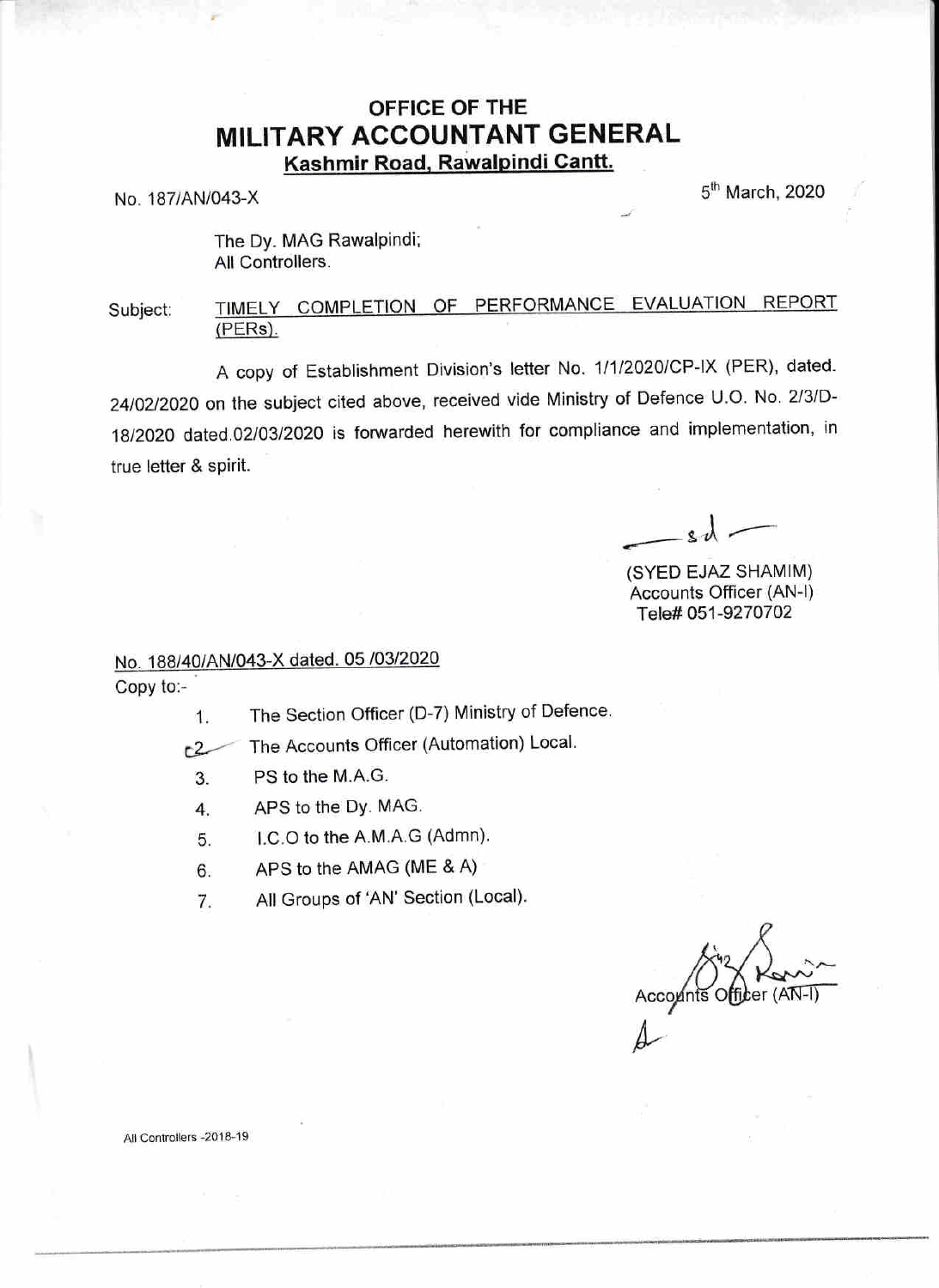$-44$ 

Tele: 051-9211245

D.O. No. 1/1/2020/CP-IX (PER) **GOVERNMENT OF PAKISTAN CABINET SECRETARIAT ESTABLISHMENT DIVISION** Please Birgers **ISLAMABAD** 

Islamabad the dated 24 February, 2020

Subject: -

**TIMELY COMPLETION** PERFORMANCE EVALUATION  $CF$ REPORT (PERs).

NPpar Sirpano.  $321$ 

Performance Evaluation Reports (PERs) of officers are of great mportance for their career advancement. Establishment Division is maintaining PER Dossiers and Individual Career Planning (ICP) Charts in respect of officers belonging to the PAS, PSP, SG and OMG controlled by it. ICP Charts are frequently required to be submitted to the higher authorities for transfer, promotior, and making nomination for training courses. The CR Dossiers and ICP Charts of the officers are not updated due to non-receipt of PERs as per prescribed schedule.

2. Your kind attention is invited to this Division's O.M. No. 3/8/2005-CP-II dated 26th July, 2008 wherein the Prime Minister, while approving recommendations of Central Selection Board (CSB), took a serious view of incomplete CR Dossiers/PERs of the officers, and desired to fix responsibility for such lapses. Furthermore, the Senate Standing Committee in its meeting held or: 2nd April, 2008 also underlined the need to devise a strategy, making it compulsory for senior officers to write the PERs on their subordinate officers within stipulated timeframe failing which disciplinary action be initiated against them.

3. In order to avoid delay in submission of PERs and non-initiating / countersigning PERs, all the officers concerned are requested to kindly follow the "Revised" format, applicable since 2013, available on the website of Establishment Division www.establishment.gov.pk and adhere to the following time schedule as envisaged in para 2.38 of AGPE-2004: -

- Officers of Grade 21 and 20 ...............................31st January 3  $(1).$  $(2).$
- Officers of Grade 18 and 17 ................................31st March  $(3)$ .

This issues with the approval of Secretary, Establishment Division.

All Heal at Dep/08 /sabors off lacen are resented to answer the Influence

Secre Of Mi

 $1/3$ 

A the sai quideline mentioned in alour replaced better in letter & state ad compliance reforet my also le fact S # 31st morel.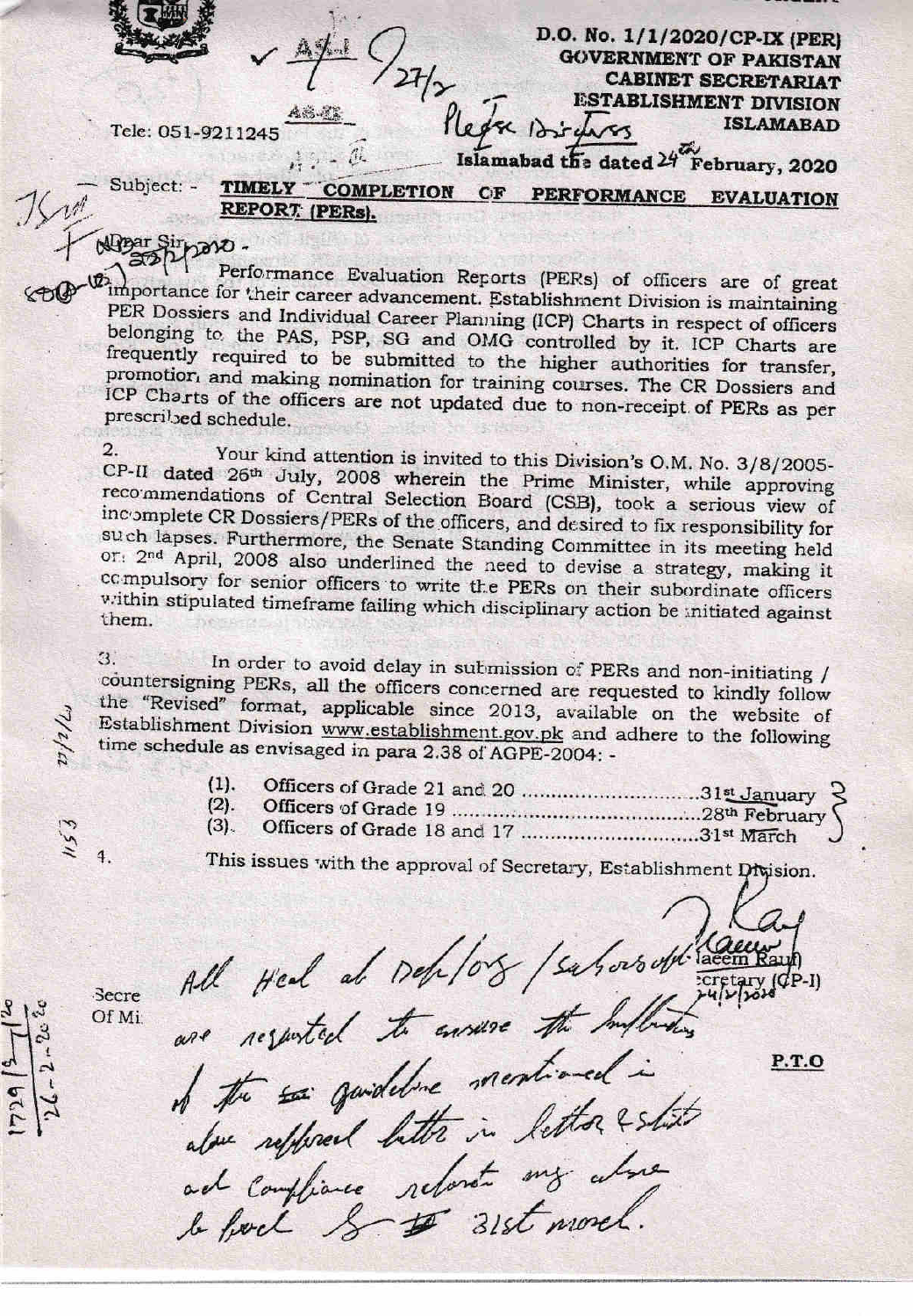Copy for information and similar act on to:-

 $(i)$ . Chief Secretary, Government of the Punjab, Lahore.

 $-2.2$ 

 $(ii)$ . Chief Secretary, Government of Sindh, Karachi.

 $(iii)$ .

**大心 医发展器的生育 不定** 

ty of ac ware starte

Chief Secretary, Government of Khyber Pakhtunkhawa,

表示图: Peshawar.

- $(iv).$ Chief Secretary, Government of Balochistan, Quetta.
- Chief Secretary, Government of Gilgit-Baltistan, Gilgit.  $(v)$ .
- $(vi)$ . Chief Secretary, Government of AJK, Muzaffarabad.
- (vii). Inspector General of Police, Government of the Punjab,
- Lahore.  $5.563$
- Harry by Lawrence (viii). Inspector General of Police, Government of Sindh, Karachi.
- (ix). Inspector General of Police, Government of Khyber Pakhtunkhawa, Peshawar.
- (x). Inspector General of Police, Government of Balochistan. and the albema in Quetta, and helphall has
	- Inspector General of Police, Government of Gilgit-Baltistan,  $(x_i)$ . Gilgit.
	- (xii). Inspector General of Police, Government of AJK, Muzaffarabad.
	- (xii). Inspector General of Police, ICT, Islamabad.
	- (x v). Inspector General of Police, National Highways & Motorways Police, Islamabad.
	- (xv). Inspector General of Police, Pakistan Railways Police, Lahore.
	- (xvi). Director General, Federal Investigation Agency, Islamabad.

. He aus Friendrich in Nach

d answer distribute reports

TEL OR AUTO DEPART

(xvii). Director General, Intelligence Bureau, Islamabad.

(xviii). DS (CP-V) for uplcading on website.

中心想 西山村的道路中的时间

(2) 18. 输入 ( 当标) 5 - 以 1. 17. 自动 3 行 1 私人 3 多字字 / )

to alladoo del cor visuone, Lisk schal and degre

antenent the all spokes the should nearer in tweet

(Zafar Mahmood) Director (PD)  $24.2.2020$ 

**上海水生的表 不注** OTEN ... Parte 10 . HOITANA

TRANS 整 300

pose ushamay

나라 이 이 정도

New Wilson

 $n + 1 = 1$ 

the that when the got don't an high kind

Permitted in

(本部には) 出名り

**CONTRACTOR**